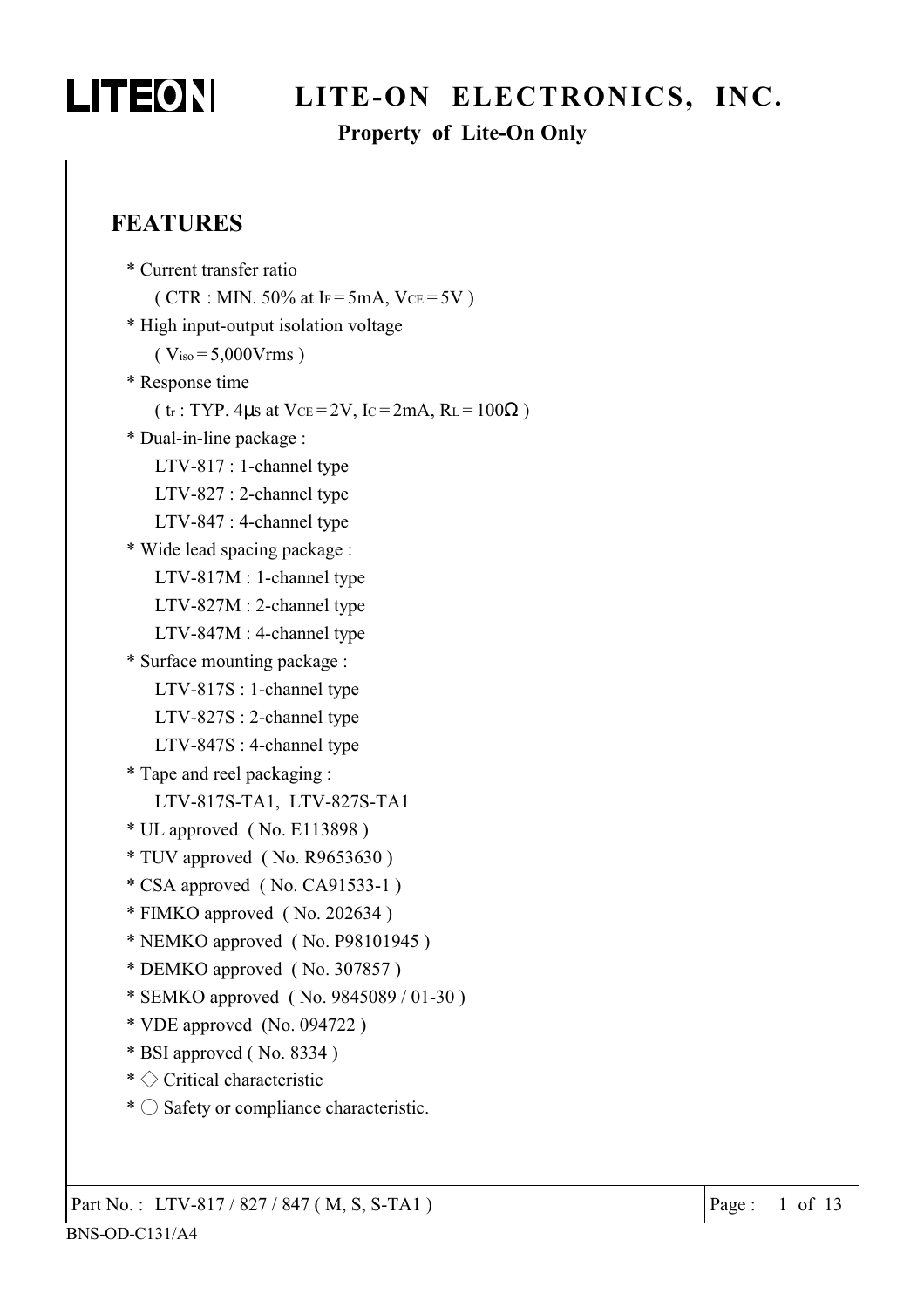

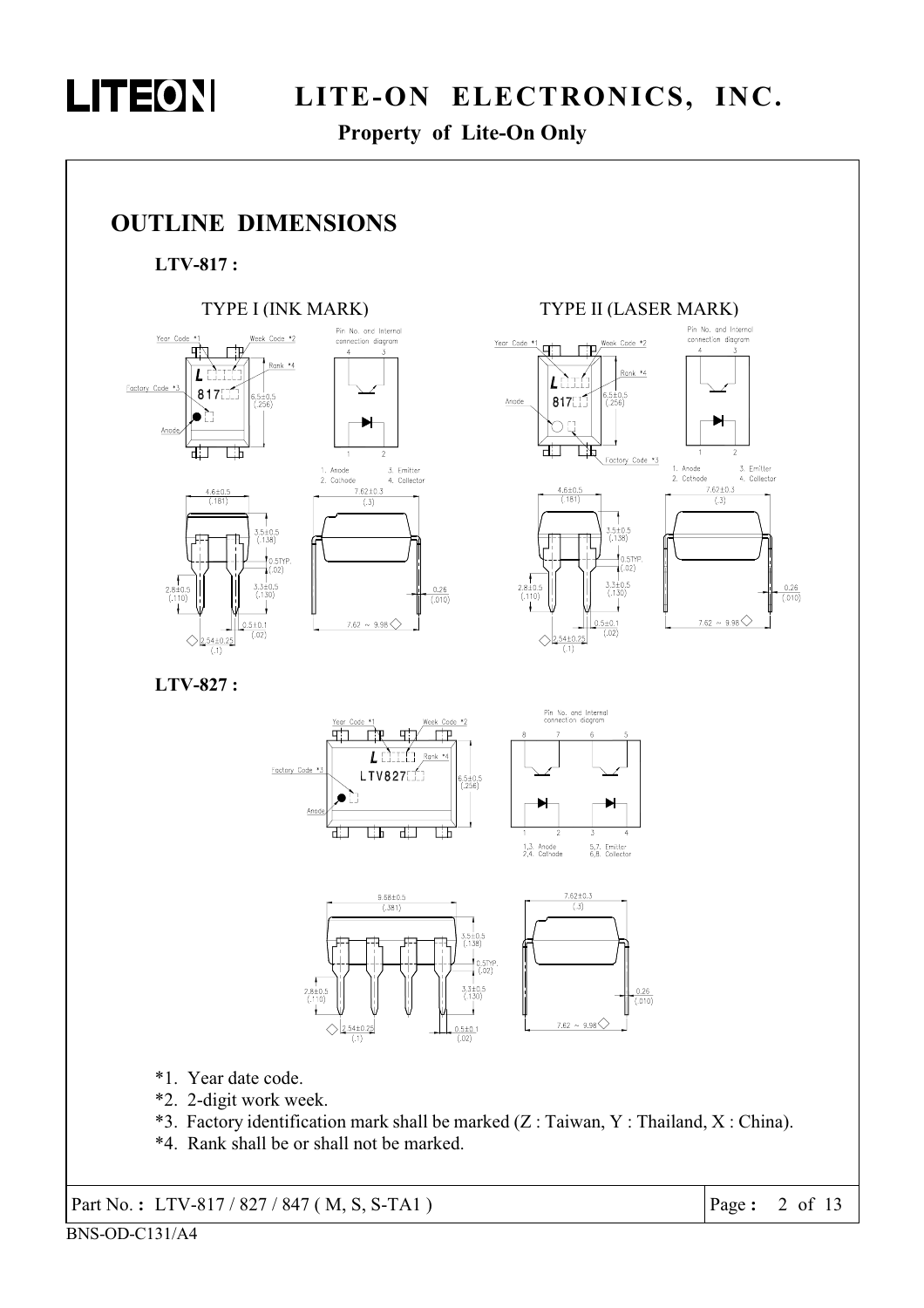

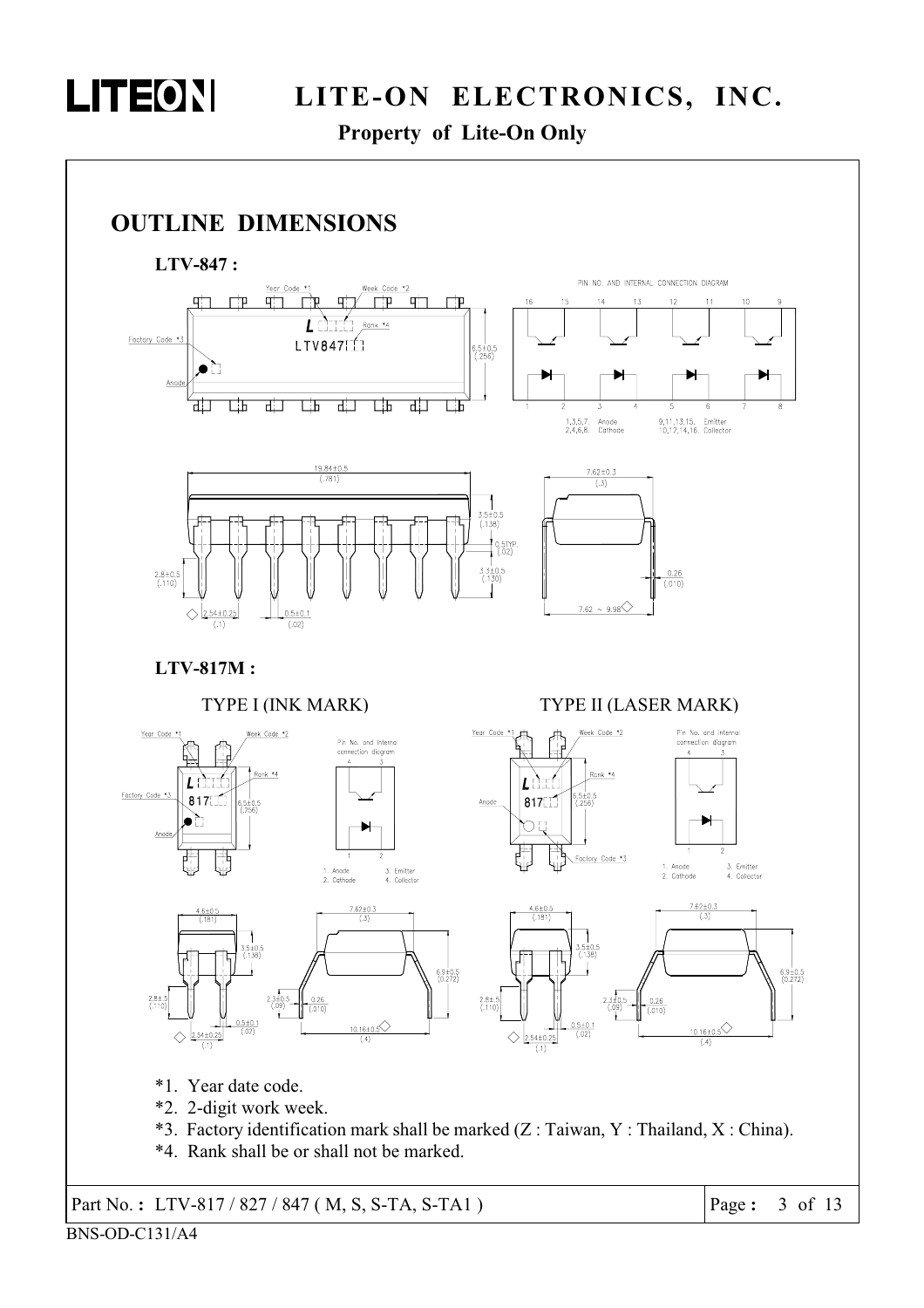

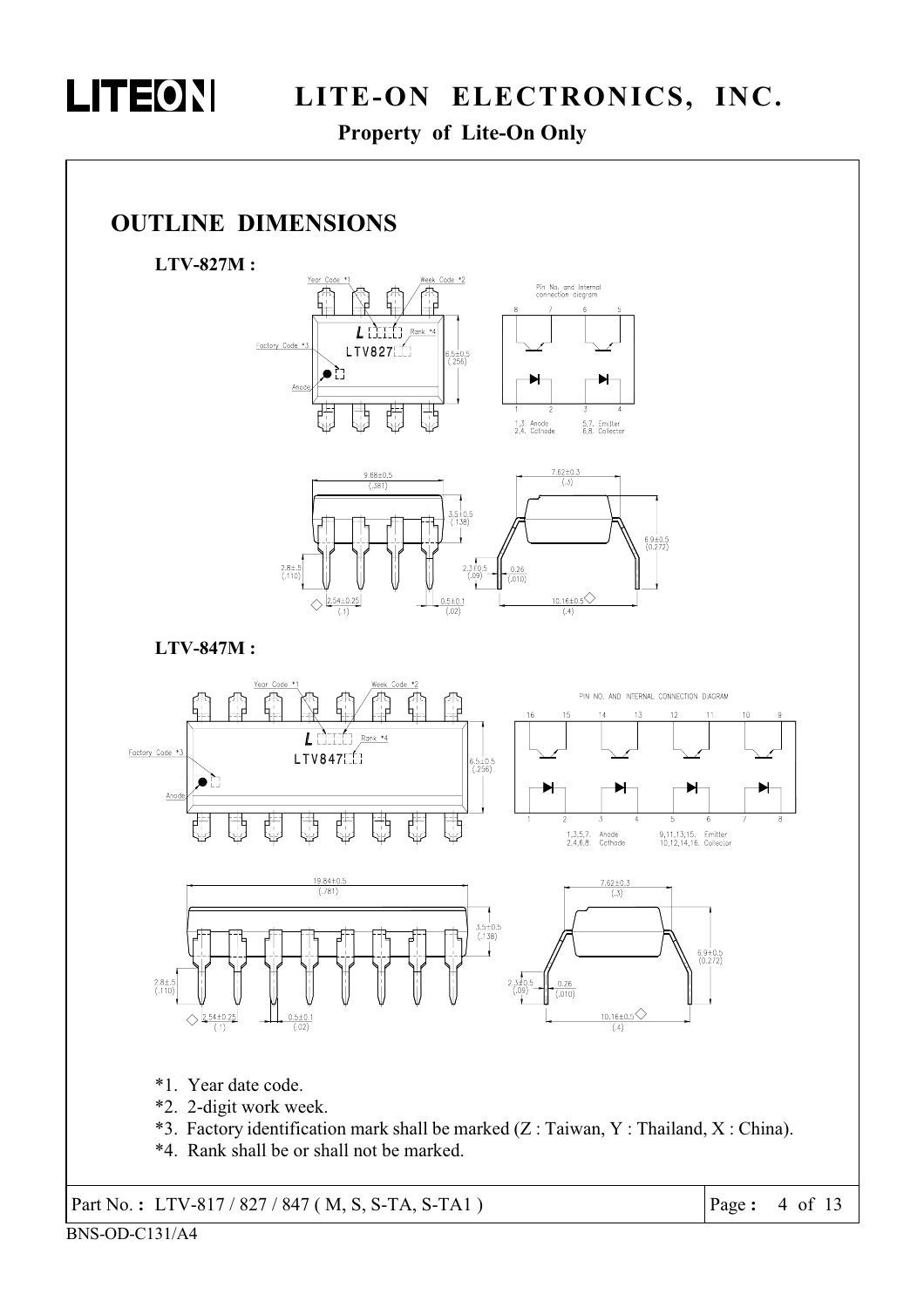

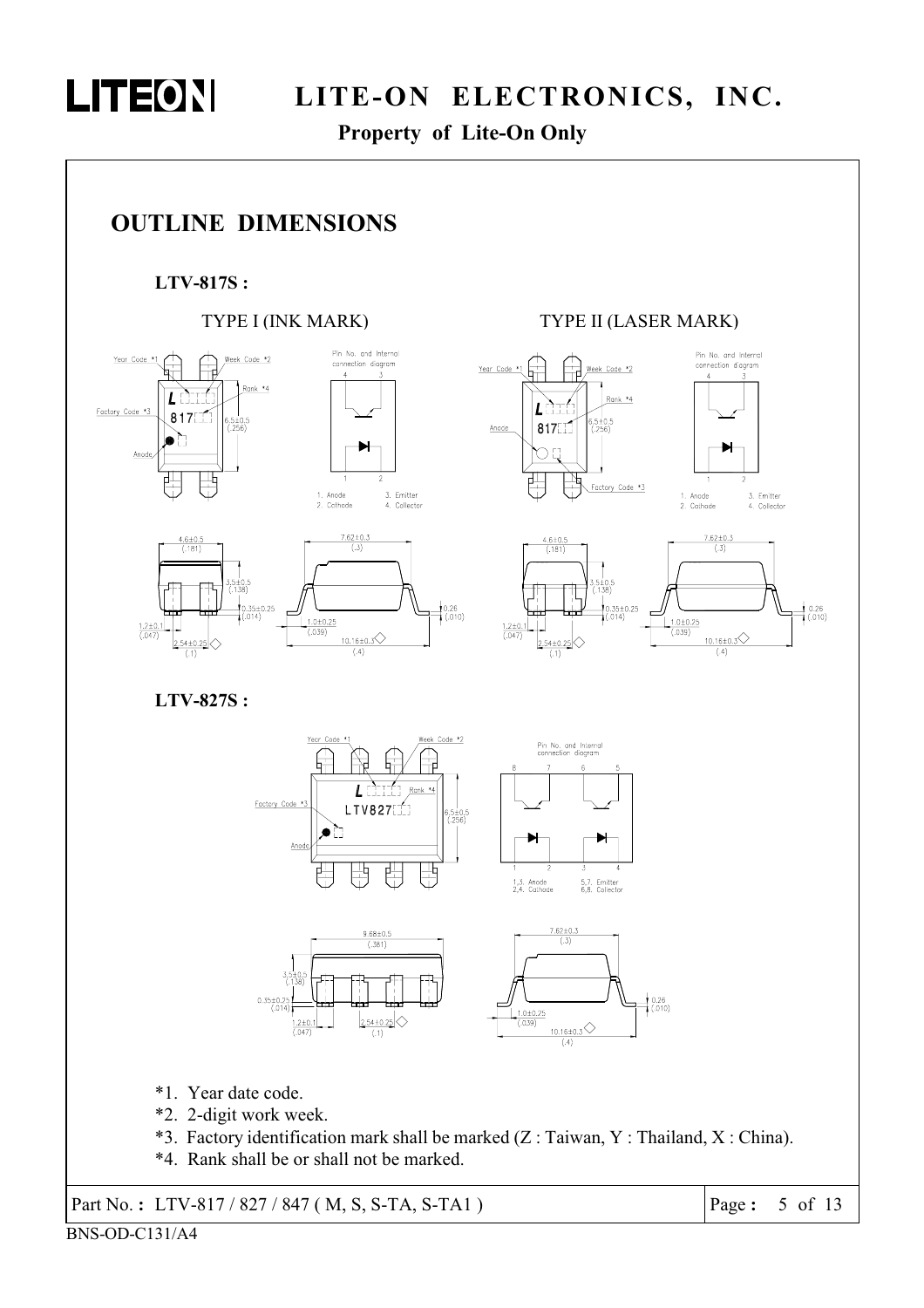



- \*1. Year date code.
- \*2. 2-digit work week.
- \*3. Factory identification mark shall be marked (Z: Taiwan, Y: Thailand, X: China).
- \*4. Rank shall be or shall not be marked.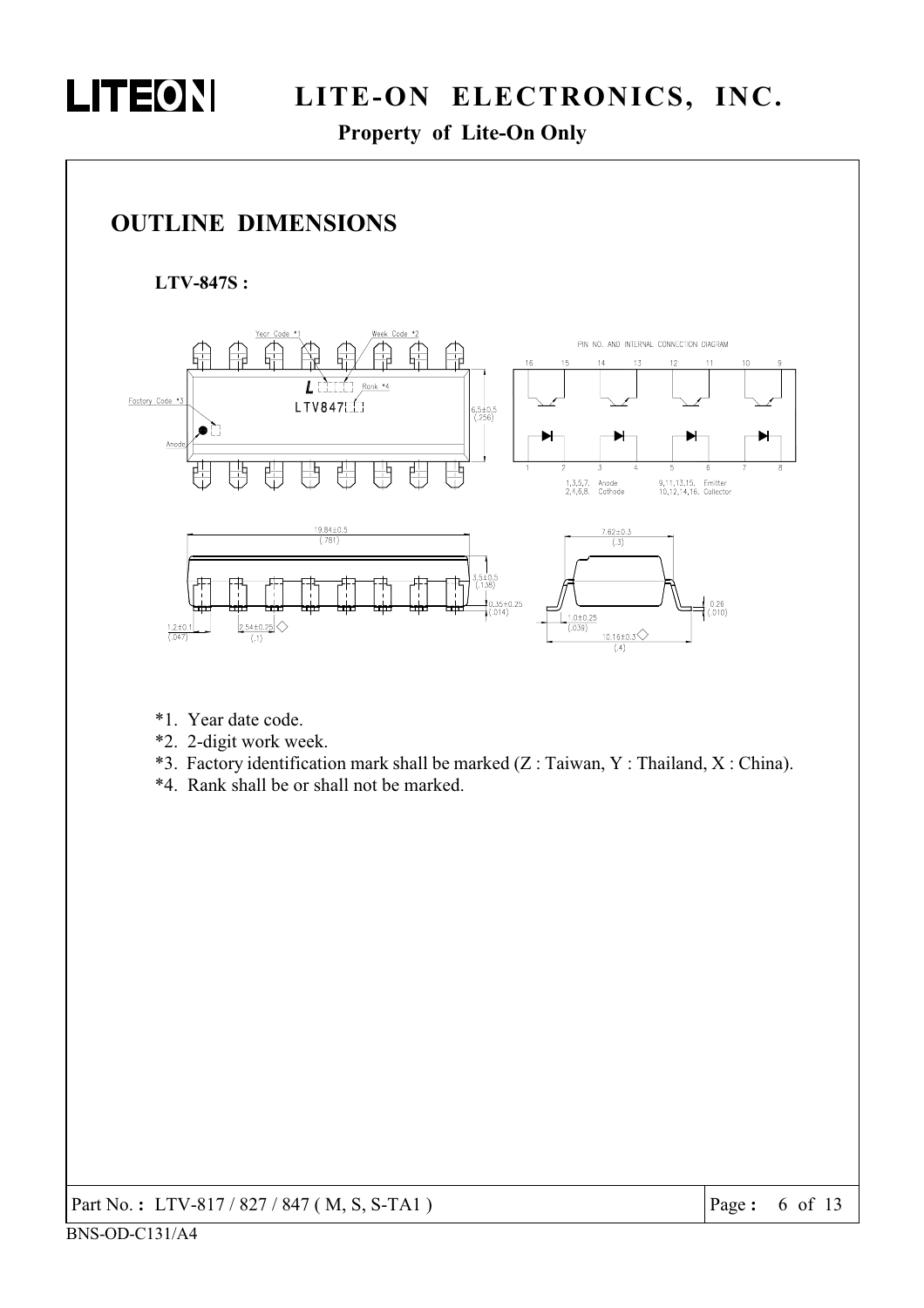

Property of Lite-On Only

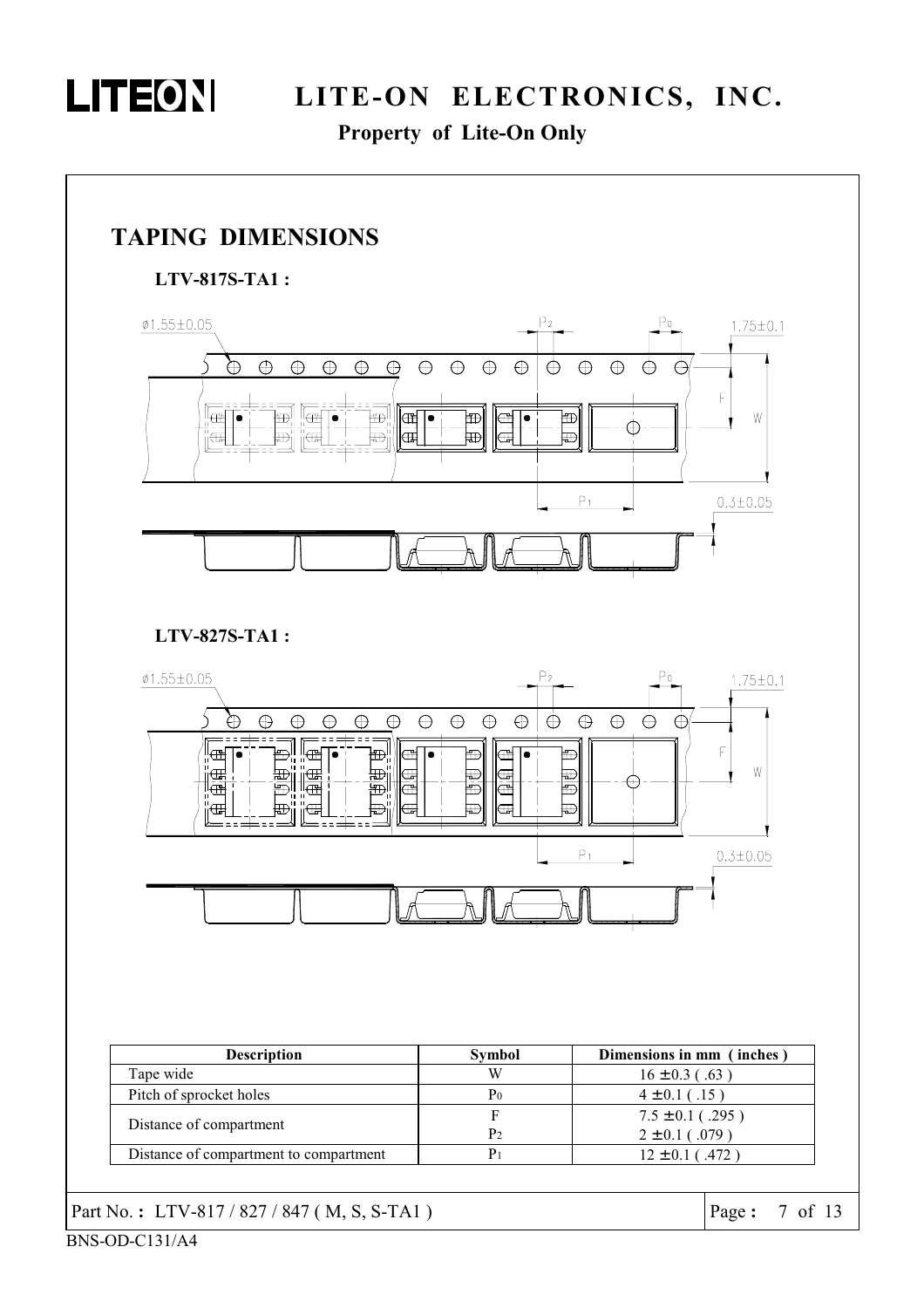Property of Lite-On Only

|               |                                    |                  |                 | $\mathbf{u}$<br>$\overline{2}$ $\overline{2}$ $\overline{2}$ |
|---------------|------------------------------------|------------------|-----------------|--------------------------------------------------------------|
|               | <b>PARAMETER</b>                   | <b>SYMBOL</b>    | <b>RATING</b>   | <b>UNIT</b>                                                  |
|               | Forward Current                    | $I_F$            | 50              | mA                                                           |
| <b>INPUT</b>  | <b>Reverse Voltage</b>             | $V_{R}$          | 6               | V                                                            |
|               | Power Dissipation                  | P                | 70              | mW                                                           |
|               | Collector - Emitter Voltage        | V <sub>ceo</sub> | 35              | V                                                            |
|               | Emitter - Collector Voltage        | V <sub>ECO</sub> | 6               | V                                                            |
| <b>OUTPUT</b> | Collector Current                  | $I_{\rm C}$      | 50              | mA                                                           |
|               | <b>Collector Power Dissipation</b> | $P_{\rm C}$      | 150             | mW                                                           |
|               | <b>Total Power Dissipation</b>     | $P_{\text{tot}}$ | 200             | mW                                                           |
| $*1$          | Isolation Voltage $\bigcirc$       | $V_{iso}$        | 5,000           | <b>Vrms</b>                                                  |
|               | <b>Operating Temperature</b>       | Topr             | $-30 \sim +100$ | $^{\circ}{\rm C}$                                            |
|               | <b>Storage Temperature</b>         | $T_{\text{stg}}$ | $-55 \sim +125$ | $\rm ^{\circ}C$                                              |
| $*_{2}$       | Soldering Temperature              | $T_{sol}$        | 260             | $\rm ^{\circ}C$                                              |

# **ABSOLUTE MAXIMUM RATING**

\*1. AC For 1 Minute, R.H. =  $40 \sim 60\%$ 

Isolation voltage shall be measured using the following method.

- (1) Short between anode and cathode on the primary side and between collector and emitter on the secondary side.
- (2) The isolation voltage tester with zero-cross circuit shall be used.
- (3) The waveform of applied voltage shall be a sine wave.
- \*2. For 10 Seconds

 $(T_2 - 250C)$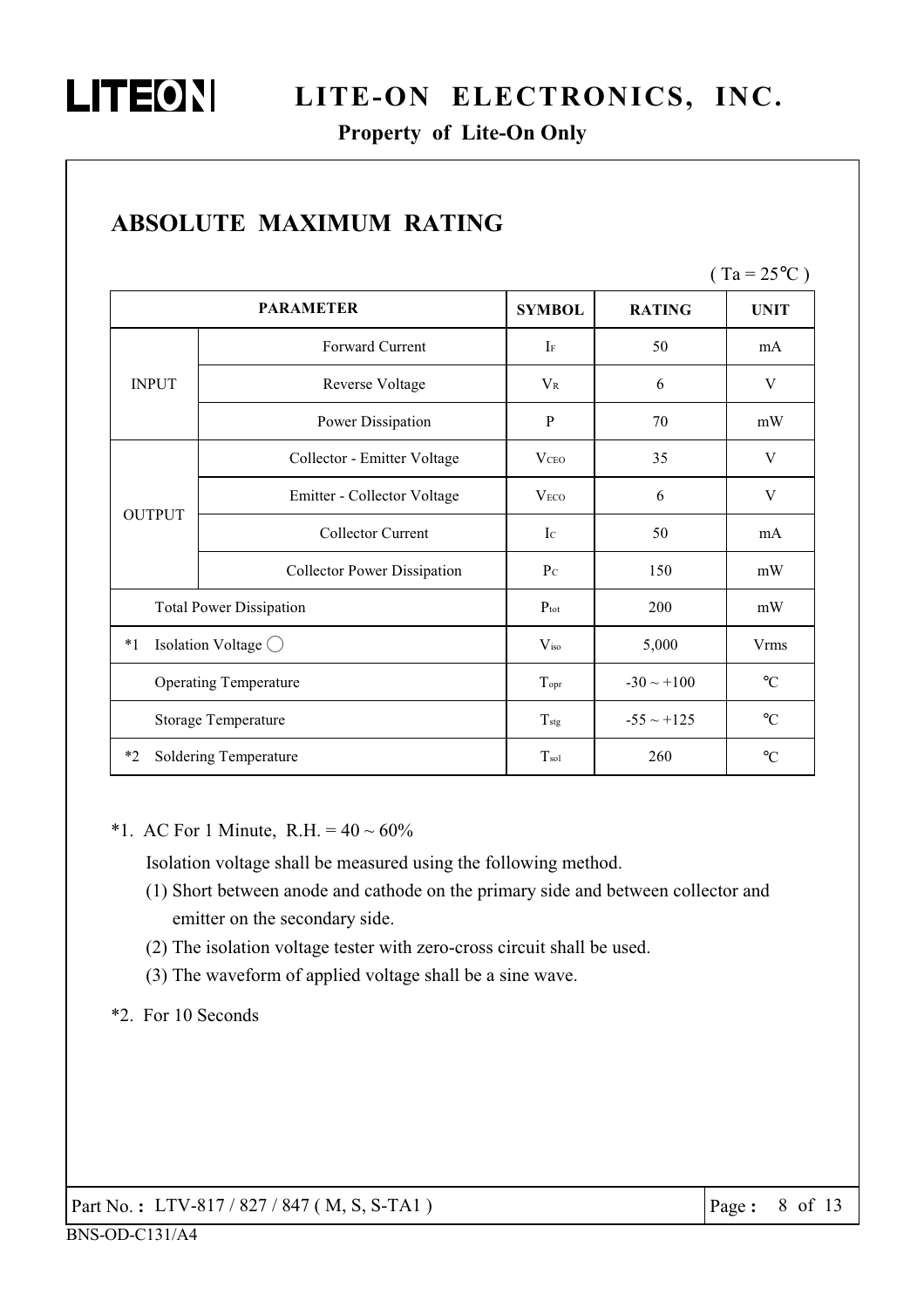# LITEON LITE-ON ELECTRONICS, INC.

### Property of Lite-On Only

# ELECTRICAL - OPTICAL CHARACTERISTICS

 $(Ta = 25^{\circ}C)$ 

|                                           | <b>PARAMETER</b>                               | <b>SYMBOL</b>         | MIN. | TYP.                                | <b>MAX. UNIT</b> |               | <b>CONDITIONS</b>                               |
|-------------------------------------------|------------------------------------------------|-----------------------|------|-------------------------------------|------------------|---------------|-------------------------------------------------|
|                                           | Forward Voltage                                | $V_F$                 |      | 1.2                                 | 1.4              | $\mathbf V$   | $I_F = 20mA$                                    |
| <b>INPUT</b>                              | Reverse Current                                | IR                    |      |                                     | 10               | $\mu A$       | $V_R = 4V$                                      |
|                                           | <b>Terminal Capacitance</b>                    | $\mathbf{C}^\text{t}$ |      | 30                                  | 250              | pF            | $V=0$ , $f=1KHz$                                |
|                                           | <b>Collector Dark Current</b>                  | ICEO                  |      |                                     | 100              | nA            | $Vce=20V$ , IF=0                                |
| <b>OUTPUT</b>                             | Collector-Emitter<br>Breakdown Voltage         | <b>BV</b> CEO         | 35   |                                     |                  | $\mathbf{V}$  | $Ic=0.1mA$<br>$I_F=0$                           |
|                                           | Emitter-Collector<br>Breakdown Voltage         | <b>BVECO</b>          | 6    |                                     |                  | $\mathbf{V}$  | $IE=10\mu A$<br>$I_F=0$                         |
|                                           | <b>Collector Current</b>                       | $I_{\rm C}$           | 2.5  |                                     | 30               | mA            | $I_F = 5mA$                                     |
|                                           | *1 Current Transfer Ratio $\Diamond$           | <b>CTR</b>            | 50   |                                     | 600              | $\frac{0}{0}$ | $VCE=5V$                                        |
|                                           | Collector-Emitter<br><b>Saturation Voltage</b> | VCE(sat)              |      | 0.1                                 | 0.2              | V             | $I_F = 20mA$<br>$Ic=1mA$                        |
| <b>TRANSFER</b><br><b>CHARACTERISTICS</b> | <b>Isolation Resistance</b>                    | Riso                  |      | $5\times10^{10}$ 1×10 <sup>11</sup> |                  | Ω             | DC500V<br>$40 \sim 60\%$ R.H.                   |
|                                           | <b>Floating Capacitance</b>                    | $C_f$                 |      | 0.6                                 | $\mathbf{1}$     | pF            | $V=0$ , $f=1$ MHz                               |
|                                           | Cut-Off Frequency                              | ${\rm f_c}$           |      | 80                                  |                  | kHz           | $Vce=5V$ , $Ic=2mA$<br>$R_{L}=100\Omega$ , -3dB |
|                                           | Response Time (Rise)                           | $t_{r}$               |      | $\overline{4}$                      | 18               | $\mu s$       | $Vce=2V$ , $Ic=2mA$                             |
|                                           | Response Time (Fall)                           | tf                    |      | 3                                   | 18               | $\mu s$       | $R_L = 100\Omega$                               |

$$
*1 \quad CTR = \frac{I_C}{I_F} \times 100\%
$$

Part No.: LTV-817 / 827 / 847 (M, S, S-TA1)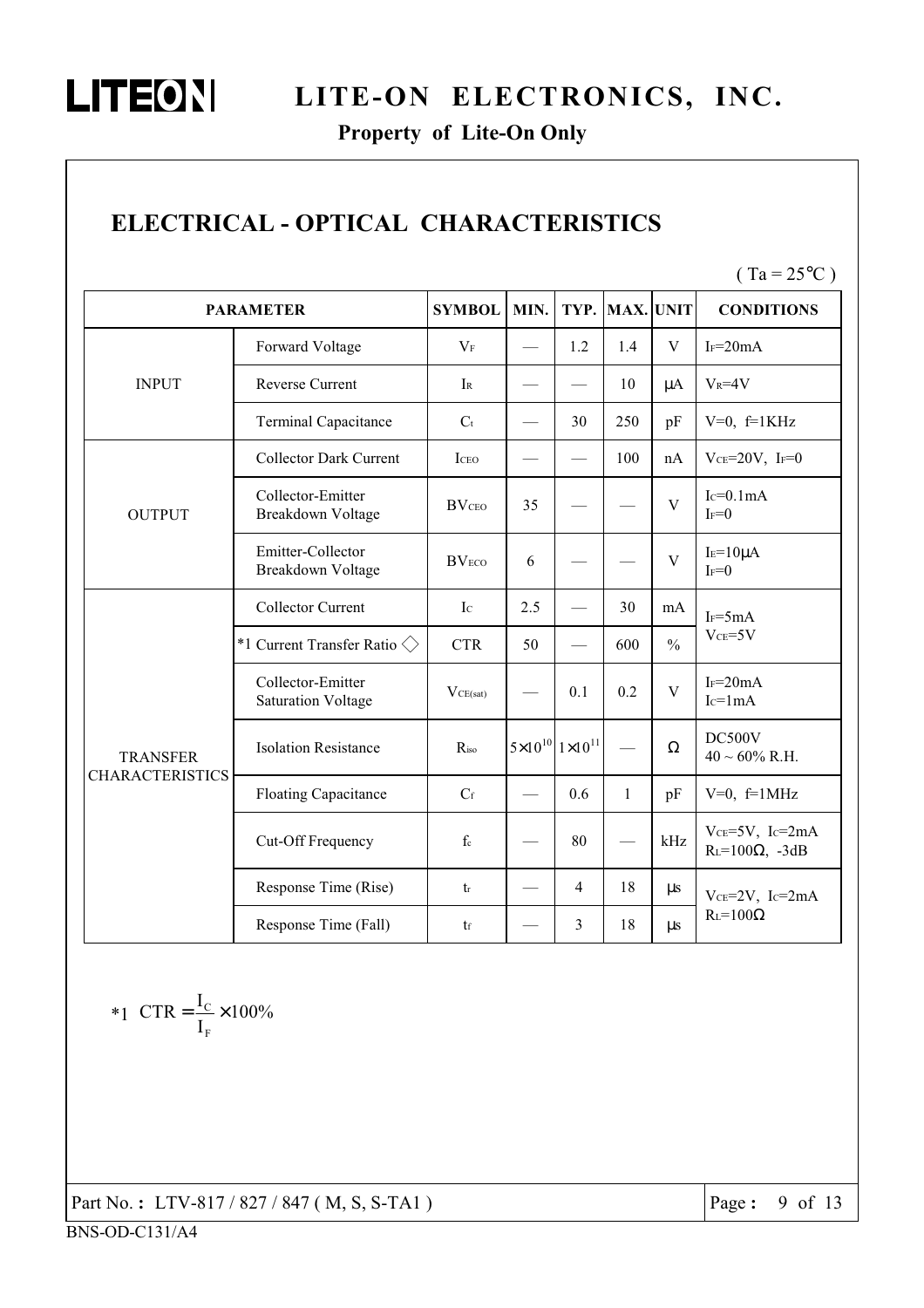

# LITEON LITE-ON ELECTRONICS, INC.

| MODEL NO.          | <b>RANK MARK</b>                         | CTR $(\% )$    |
|--------------------|------------------------------------------|----------------|
|                    | L                                        | $50 \sim 100$  |
|                    | A                                        | $80 \sim 160$  |
|                    | B                                        | $130 \sim 260$ |
| LTV-817            | $\mathcal{C}$                            | $200 \sim 400$ |
|                    | D                                        | $300 \sim 600$ |
|                    | L or A or B or C or D                    | $50 \sim 600$  |
|                    | B                                        | $130 \sim 260$ |
|                    | B or C or BC                             | $130 \sim 400$ |
| LTV-827<br>LTV-847 | $\mathcal{C}$                            | $200 \sim 400$ |
|                    | C or D or CD                             | $200 \sim 600$ |
|                    | $B \cdot BC \cdot C \cdot CD$ or No mark | $50\sim600$    |

|                   | $I_F = 5 mA$   |
|-------------------|----------------|
| <b>CONDITIONS</b> | $V_{CE}$ = 5 V |
|                   | $Ta = 25 °C$   |

| Part No.: LTV-817/827/847 (M, S, S-TA1) |
|-----------------------------------------|
|-----------------------------------------|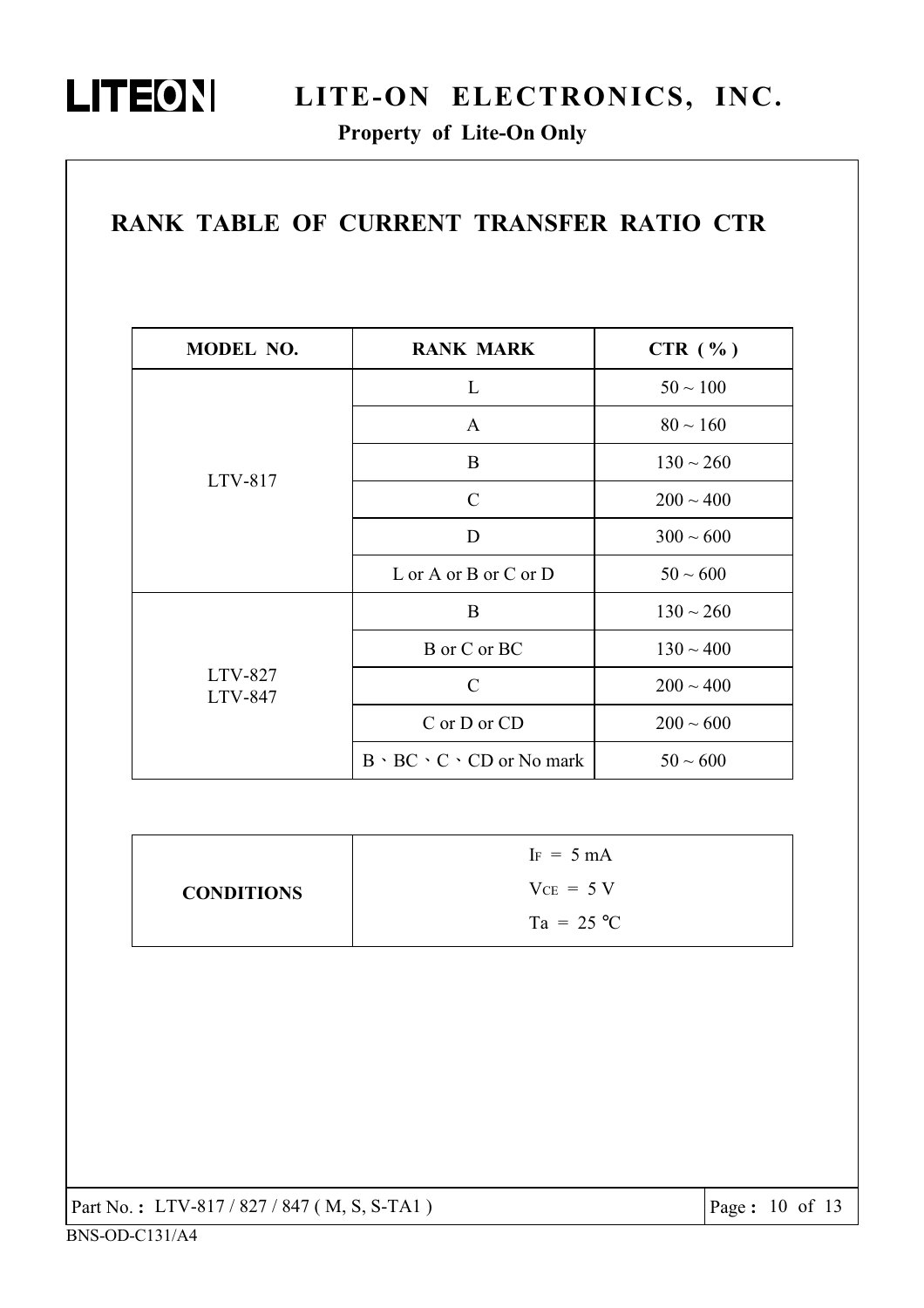

Property of Lite-On Only







Fig.3 Collector-emitter Saturation Voltage vs. Forward Current







Fig.1 Forword Current **Fig.2 Collector Power Dissiption** vs. Ambient Temperature



Fig.4 Forward Current vs. Forward Voltage



Fig.6 Collector Current vs. Collector-emitter Voltage



Part No.: LTV-817 / 827 / 847 (M, S, S-TA1  $\overline{\phantom{a}}$ 

Page:  $11$  of  $13$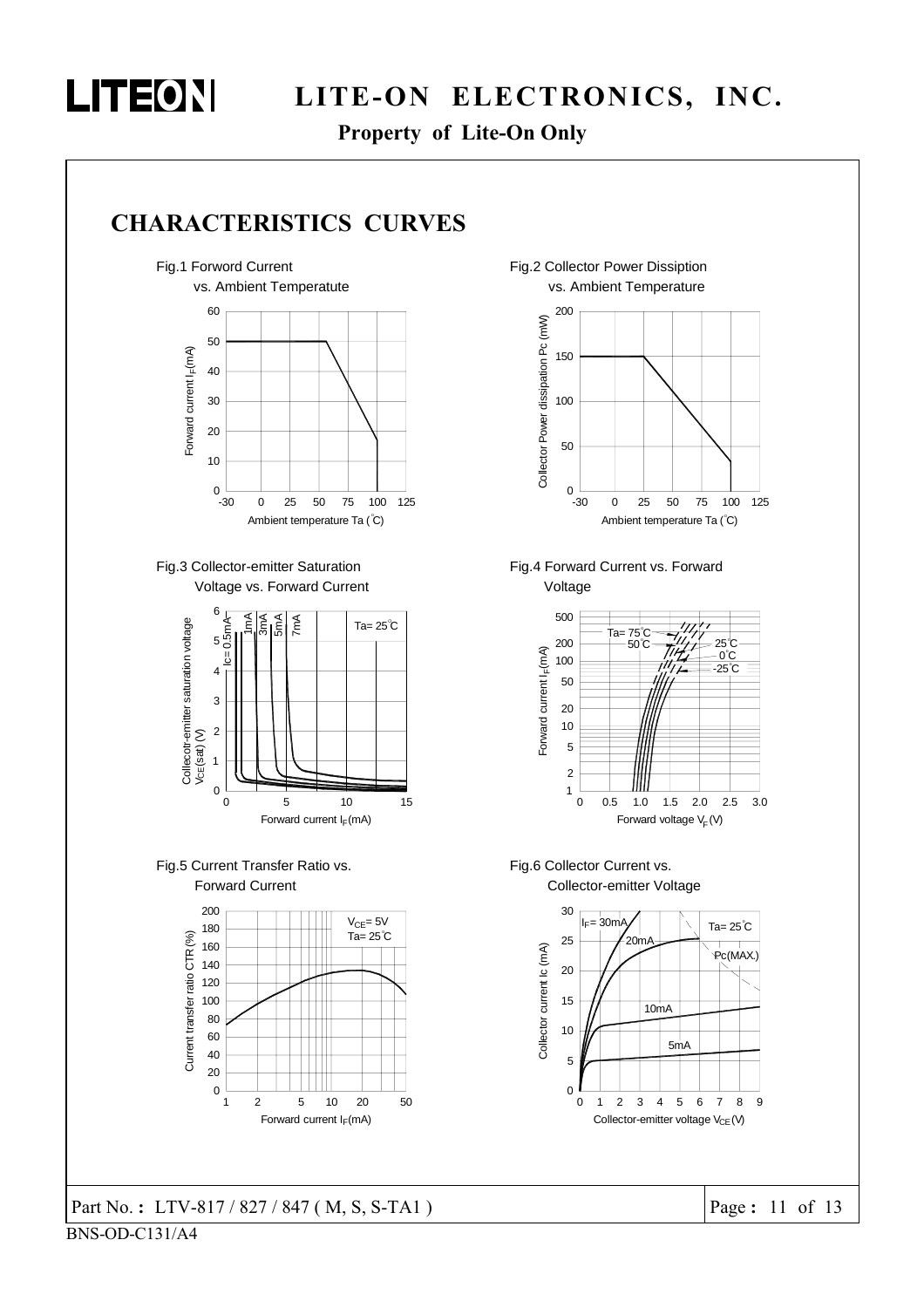

Property of Lite-On Only

### CHARACTERISTICS CURVES

Fig.7 Relative Current Transfer Ratio vs. Ambient Temperature







Fig.11 Frequency Response



#### Part No.: LTV-817 / 827 / 847 (M, S, S-TA1)  $\Box$ )





Fig.10 Response Time vs. Load Resistance







Test Circuit for Frequency Response **Vcc** 



Page:  $12$  of  $13$